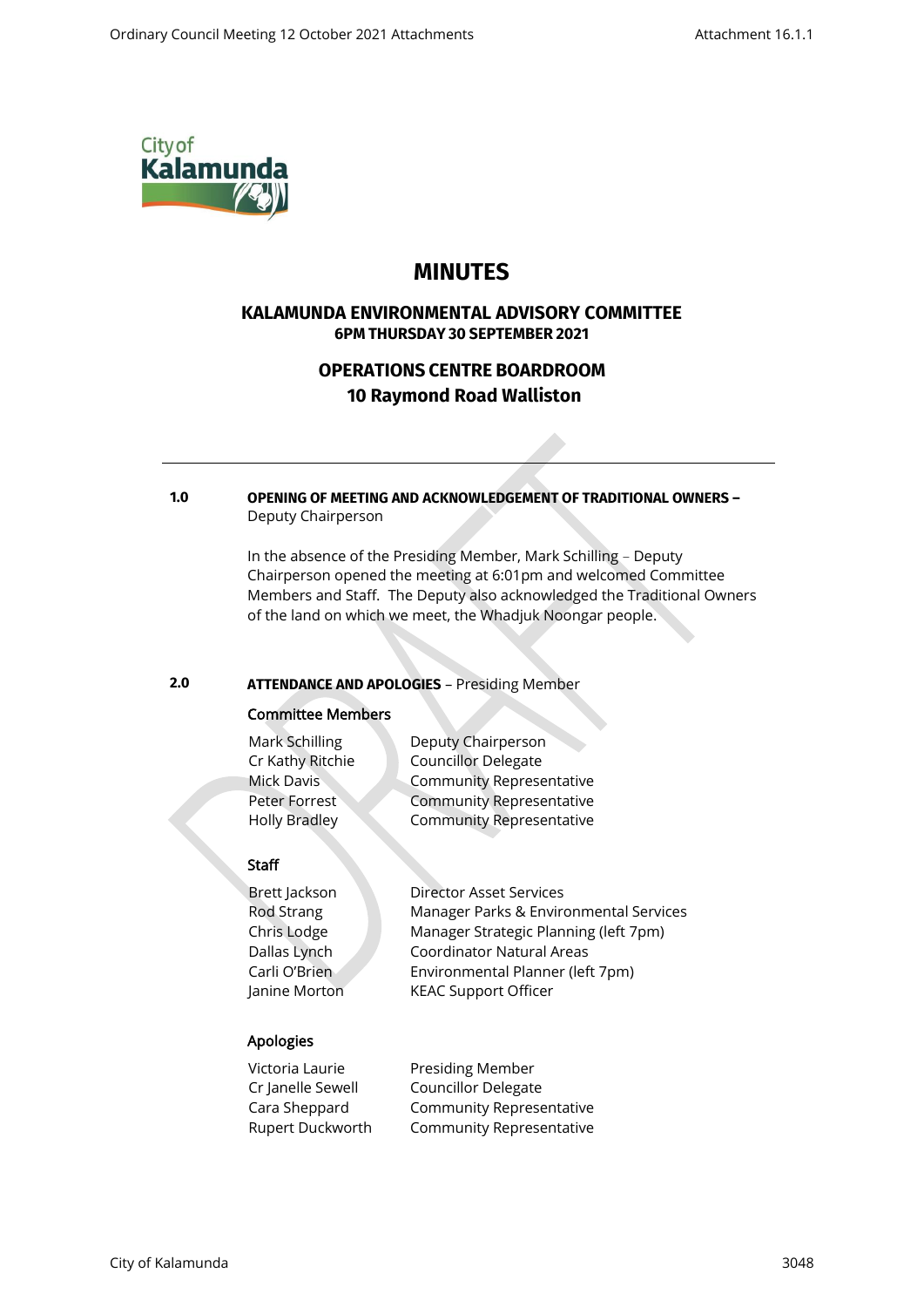

# **3.0 CONFIRMATION OF MINUTES**

Ordinary Committee Meeting 22 July 2021

That the Minutes of the Ordinary Committee Meeting of KEAC held on the 22 July 2021 as published and circulated, are confirmed as a true and accurate record of the proceedings.

Moved: Mick Davis Seconded: Holly Bradley Voted: Carried Unanimously

#### **4.0 DISCLOSURE OF INTERESTS**

#### **4.1 Disclosure of Financial and Proximity Interests:**

- a) Members must disclose the nature of their interest in matters to be discussed at the meeting. (Section 5.65 of the Local Government Act1995).
- b) Employees must disclose the nature of their interest in reports or advice when giving the report or advice to the meeting. (Section 5.7 of the Local Government Act 1995).

#### Nil

### **4.2 Disclosure of Interest Affecting Impartiality**

- a) Members and staff must disclose their interests in matters to be discussed at the meeting in respect of which the member or employee has given or will give advice.
- Nil

### **5.0 CORRESPONDENCE**

The Deputy Chairperson read through correspondence received via KEAC on Containers for Change from a student, Lily Gould (Helena College) who wishes to have a deposit site in the City of Kalamunda.

Brett Jackson advised that the City had received this enquiry. It involves the use of a trailer as a deposit point in Kalamunda, Lily Gould will be utilising this as a fundraiser for her school, Helena College. Mandy Skeates (Manager Economic & Cultural Services) has agreed in principle to this request and is writing up an Memorandum of Understanding (MOU) accordingly. As part of this MOU, Lily Gould needs to provide an ID number to be a registered donation point with WA Return Recycle Renew Ltd.

#### **Resolution**

KEAC acknowledge the actions and interest of Miss Gould in local environmental sustainability activities.

Moved: Mark Schilling Seconded: Holly Bradley Voted: Carried Unanimously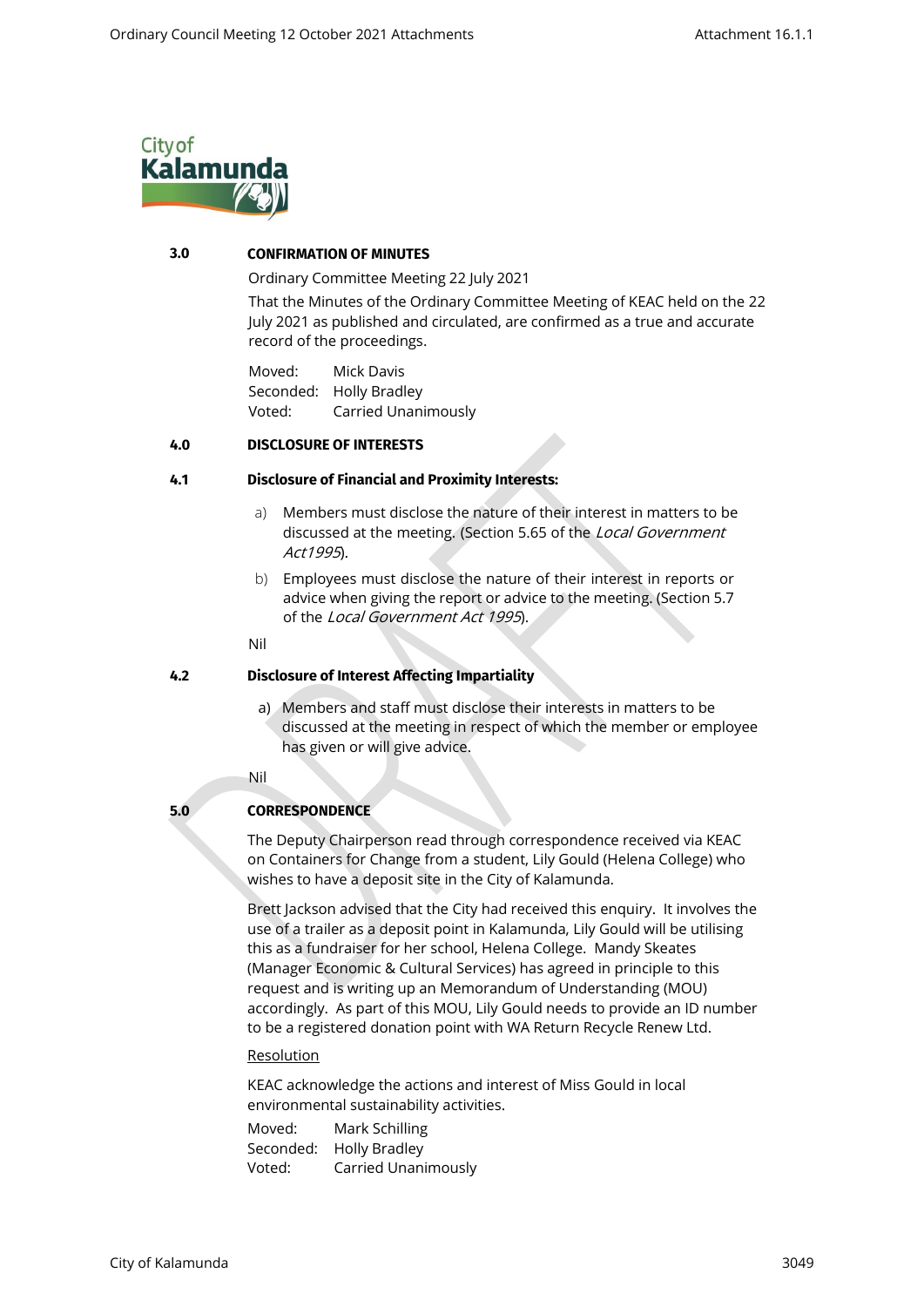

### **6.0 ITEMS FOR COMMITTEE CONSIDERATION –** Deputy Chairperson

## **6.1 Draft Local Planning Policy 33 - Trees Retention - Adoption for the Purposes of Public Advertising**

At the Ordinary Council Meeting on 28 September 2021, the Draft Local Planning Policy 33 for Advertising was endorsed by Council. Chris Lodge, Manager Strategic Planning attended the KEAC to answer any questions that need further clarification on the Draft policy.

#### Question 1

The Deputy Chairperson asked to be provided with some background to the two trees replacement per removal of one tree-of-value versus another number as per the debate at the Ordinary Council Meeting on 28 September.

#### Response

- Chris Lodge introduced Carli O'Brien who is the City's new Environmental Planner and briefly explained her role.
- Chris Lodge explained how the two for one ratio was arrived at referencing the tree valuation methodology used by City of Melbourne along with consideration to State and Commonwealth offsets.

### Question 2

Post LPP-33 coming into effect, if a member of the public sees a tree being removed, how would they be able to check to see if it is an approved removal?

### Response

Chris Lodge explained that any complaints need to be notified to the City in writing and will be processed through the compliance department. General advice would be given initially and then at the conclusion of the investigation due to confidentiality.

### Further Questions Raised:

- Mick Davis How much to grow as to how much removed. Refer to data available, i.e. City of Melbourne. Can the two for one be revised in the future, dependent upon success?
	- Chris Lodge responded to say that there is no relevant data available as yet – mentioned the UFS. Advised that policies are reviewed every two years.
- Cr Kathy Ritchie reiterated that KEAC recommended to Council back in 2019 that tree retention should be a scheme amendment and not a policy.
	- Mark Schilling responded that the KEAC recommendation to Council was the wording in ELUPS for the protection of trees be a 'policy or a scheme amendment' but Council approved 'policy' only to protect vegetation on private land therefore the current situation does not allow an option.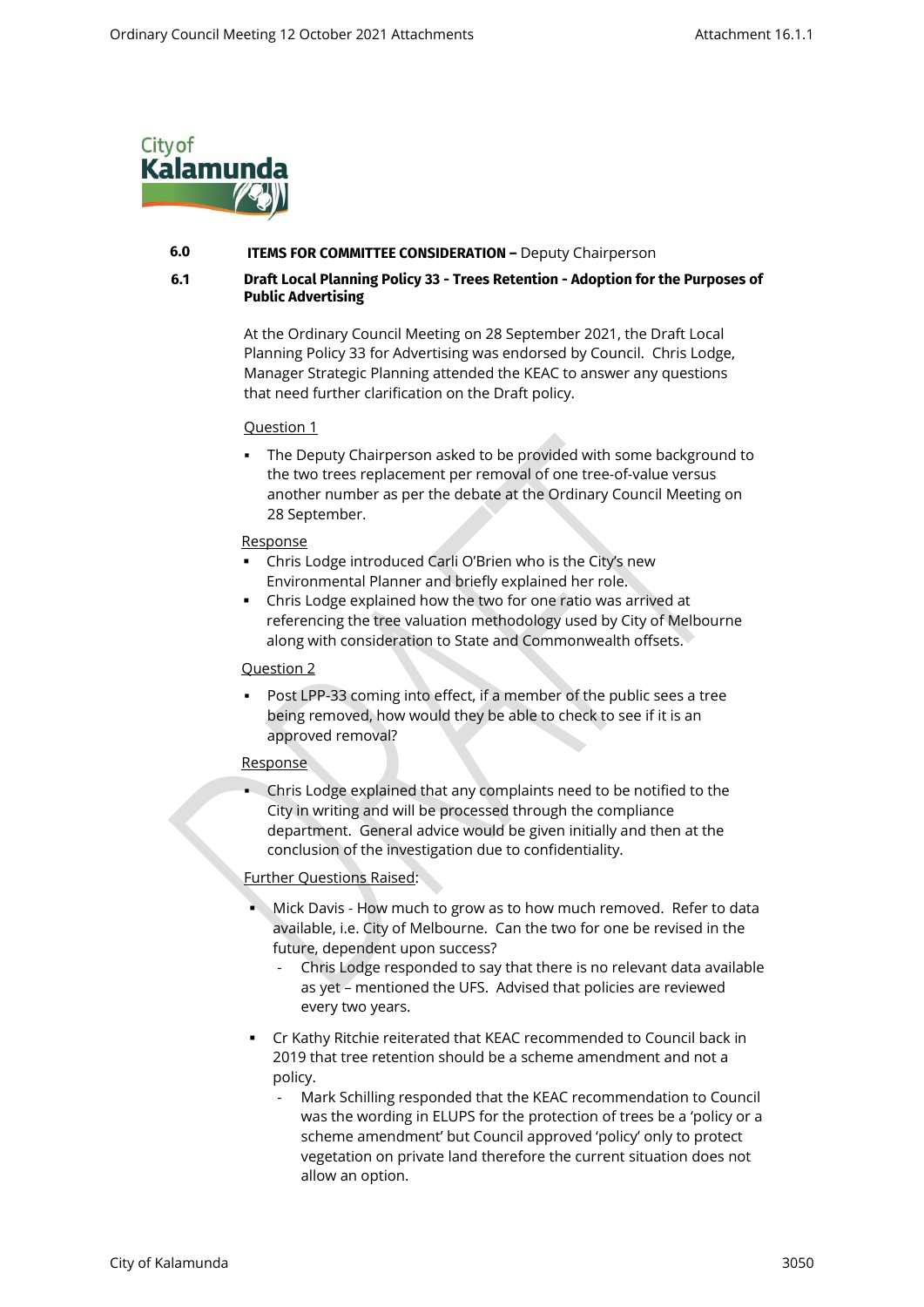

- Mark Schilling asked where do the trees as per the Tree Requirements Table 1.1 go?
	- Chris Lodge advised that this would be managed through the conditions of planning approval or subdivision to which broad conditions apply. Replanting of trees would be 90L (~2-3m high dependent upon species). These are to be maintained for two years. If no space available in the development, then a monetary payment of \$600/tree would be considered for the City to plant the tree (on council managed land) and maintained for two years.
- Peter Forrest brought up the cost.
	- Brett Jackson clarified the \$ value and reiterated how this works as follows: "Where it can be demonstrated there are insufficient suitable locations for retention or planting on site to achieve the requirements of this Policy, the City may consider a \$600 payment per tree worthy of retention (required to be planted), to go to a reserve fund for planting an offset tree either on the immediately adjacent verge or within the locality of the development."
- Beputy Chairperson raised the question of who is ultimately responsible for the replacement tree?
	- Chris Lodge responded that the owner of the property takes responsibility in the first instance, i.e. clear felling of the land. Once developer sold the property then the new owner would inherit the responsibility of the replanting and maintenance.
- Mick Davis expressed the opportunity to consider purchase of trees and treat as a valuable asset instead of a liability. For future thought.

# **Resolution**

It was resolved that KEAC recommends Council:

- 1. Commend the City on progressing this matter as an outcome of Environmental Land Use Planning Strategy (ELUPS).
- 2. Endorse the Draft Local Planning Policy 33 Tree Retention Adoption for the Purposes of Public Advertising.
- 3. Recommend that the City undertake a review in two years of the survival and growth rates of the tree replacements as part of a review of the tree replacement criteria.

| Moved:    | Mick Davis                                                  |
|-----------|-------------------------------------------------------------|
|           | Seconded: Holly Bradley                                     |
| For: Fore | Mark Schilling, Cr Kathy Ritchie, Mick Davis, Holly Bradley |
| Against:  | Peter Forrest                                               |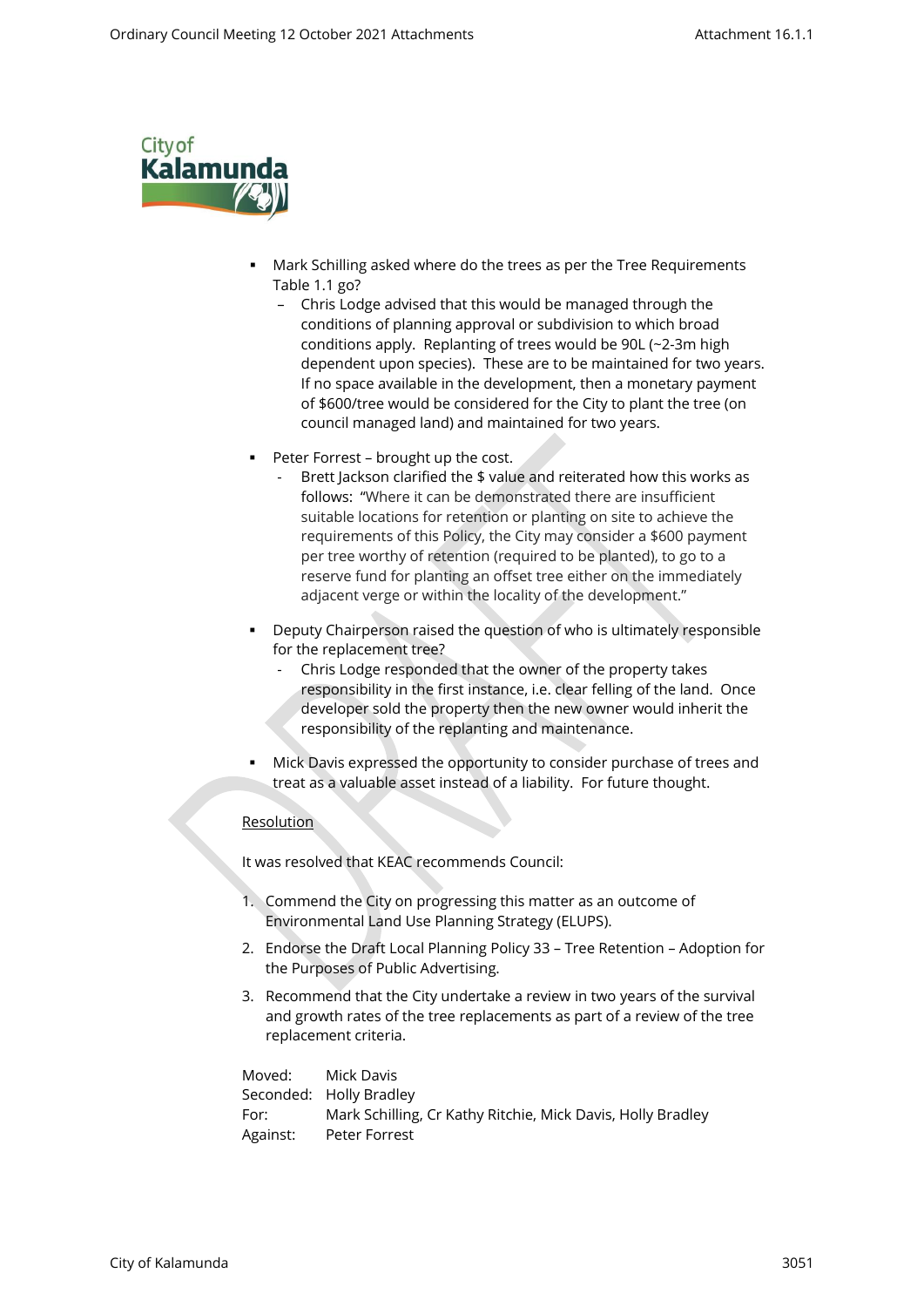

#### **Committee Terms of Reference**

#### **Background**

Brett Jackson presented the revised Terms of Reference (TOR) for the renamed Kalamunda Environmental and Sustainability Advisory Committee (KESAC).

The City undertook a full review of all existing Advisory Committees which included reduced membership numbers and specific functions to allow for consistency in all the Advisory Committees.

Brett Jackson referred the Committee to specific items in the TOR for discussion.

#### Discussion

The Committee discussed mainly the revised number of members, suggesting that maybe five community members instead of four, to enable a quorum of three could then be achieved and to spread the work load when working groups are formed to develop discussion papers for presentation to the committee. Cr Kathy Ritchie took this onboard for debate at the 12 October Ordinary Council Meeting when this report will be re-presented to Council for adoption.

### **6.3 Climate Change Action Plan**

The City will be undertaking initial community consultation to identify specific actions that will form part of the City's Climate Change Action Plan.

Brett Jackson provided the group with a copy of the Climate Change Action Plan survey, which will seek feedback from the community as to their position on Climate Change and identify actions needed to address the risk to their environment, economy, infrastructure, community health, safety and well-being. This will aid in the development of the Action Plan.

Once the information from the survey is collated, the development of the Action Plan will commence. Findings will then be presented to Council with reference to KESAC.

KEAC noted the update from Brett Jackson and that the survey presented will be opened for community consultation on 1 October 2021.

#### **6.4 Local Environment Strategy** – **Environment in all Policies**

KEAC to provide council with a discussion paper regarding the application of "environment in all policies" approach to policy development.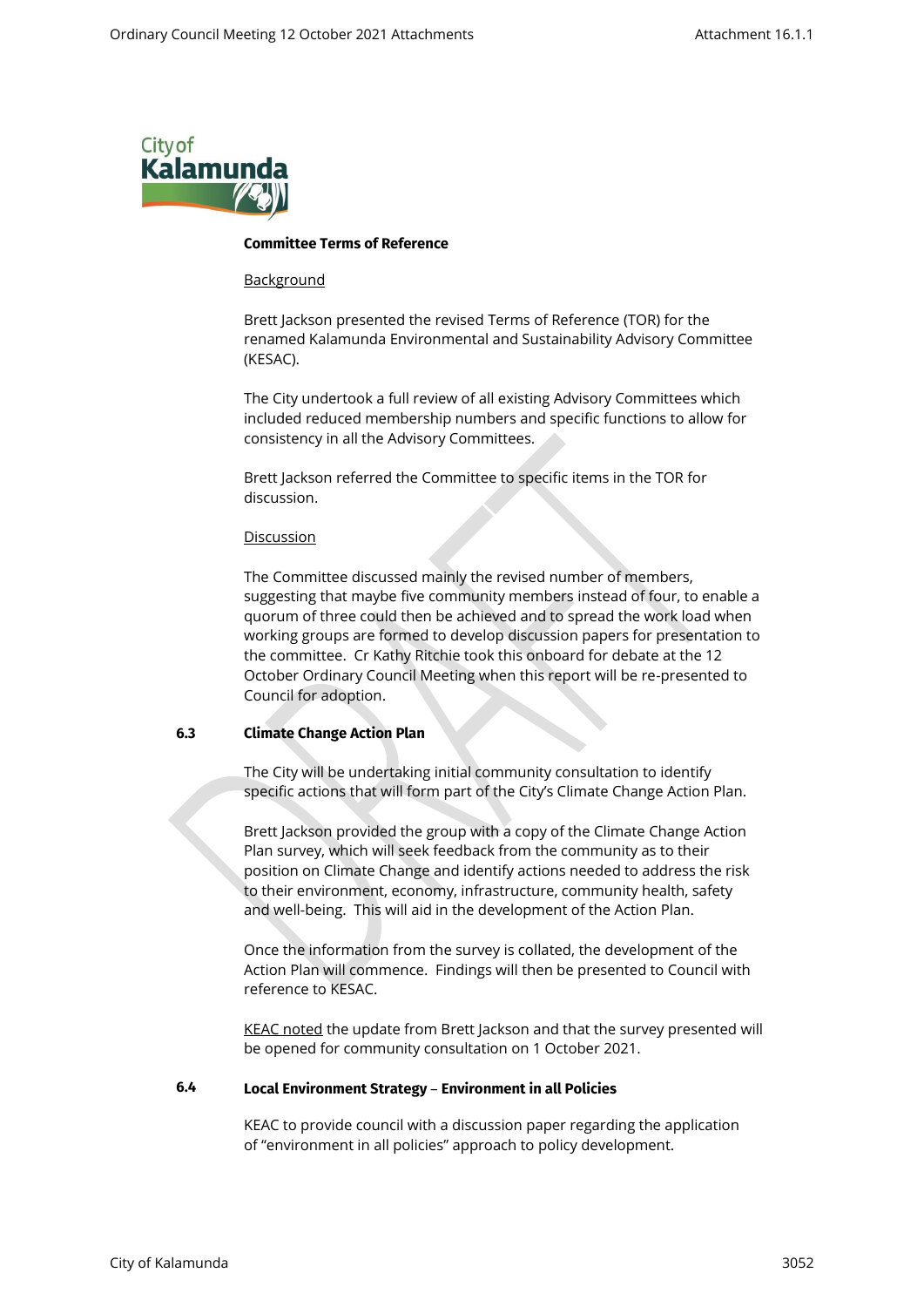

The Deputy Chairperson presented his own discussion paper to the Committee and suggested that the paper be sent to the next terms committee member's for review prior to the first meeting.

This item will be carried forward to the new Advisory Committee and tabled accordingly in the next Agenda.

#### Discussion

- Mick Davis agreed that this was a good starting point.
- KR thanked Mark and asked that this be referred to KESAC for review and progressed.

#### Motion

Cr Kathy Ritchie thanked Mark Schilling for this work and asked that his paper be referred to KESAC for review and progression.

Moved: Cr Kathy Ritchie Seconded: Holly Bradley Voted: Carried Unanimously

#### **6.5 Fox Control**

Mark Schilling contacted Brett Jackson and asked if the City could provide an update on fox control within the City.

#### **Update**

Dallas Lynch provided the following update:

Current fox trapping strategy is based upon resident reports of fox activity and whether that fox activity occurs within or adjacent to City reserves where trapping can occur. Reports from April 2021-August 2021 came from residents in Lesmurdie (adjacent Mundy Regional Park), Gooseberry Hill (adjacent Gooseberry Hill and Kalamunda National Parks) and Bickley.

The sites are similar to reports of the previous year and correlate with the movement of foxes between the Department of Biodiversity, Conservation and Attractions (DBCA) managed reserves which are not part of the Western Shield baiting program. It is understood from previous investigation that there will always be a movement of foxes from these areas into the areas where foxes are removed. However, the City will continue to work with DBCA to control foxes in these areas. In the previous years the City has coordinated efforts with DBCA to increase the area where the contractor undertakes control effort. The contractor will monitor and trap on both DBCA land and City managed reserves. The City will liaise with DBCA and value add to any trapping they are undertaking this season.